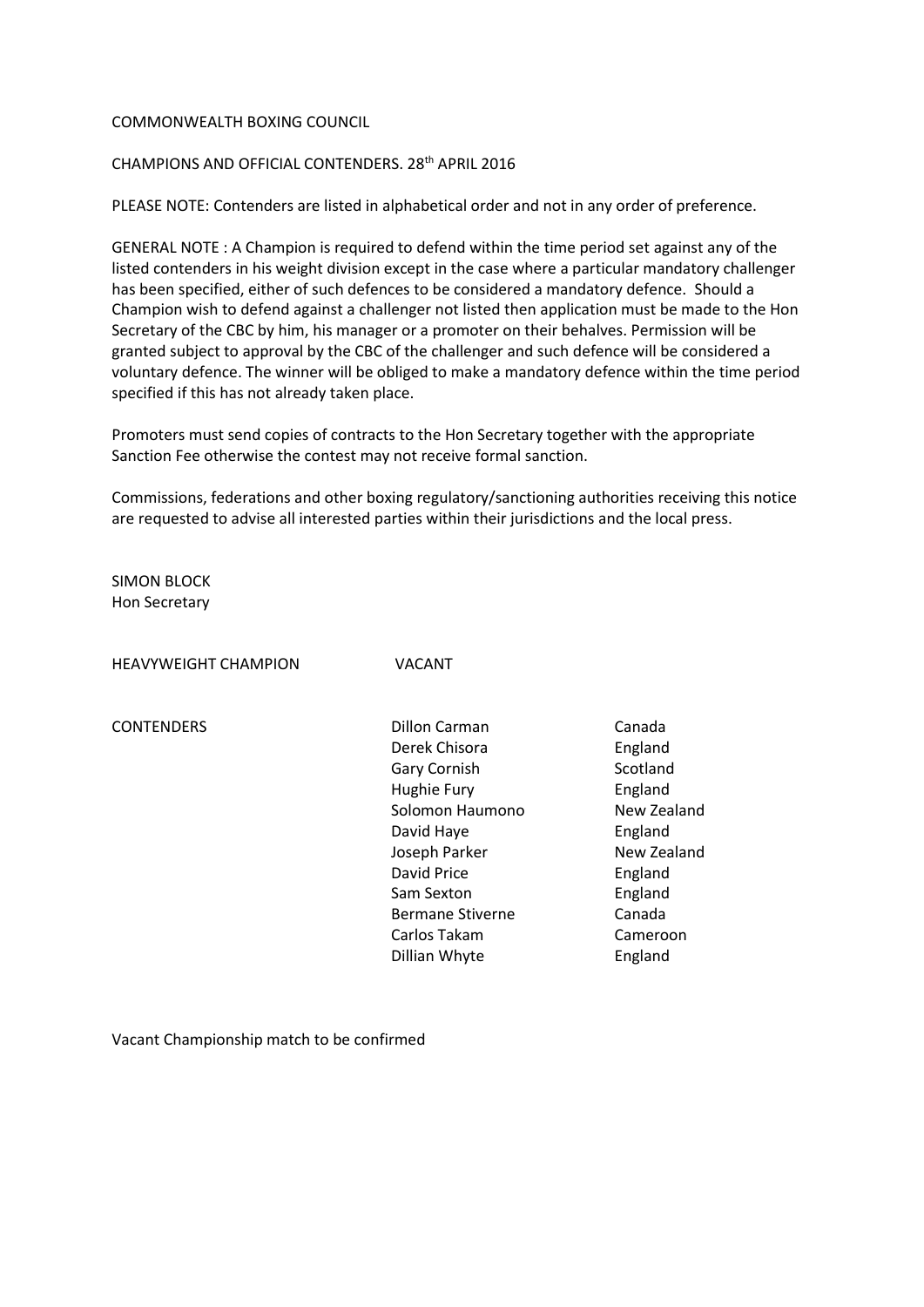| <b>CRUISERWEIGHT CHAMPION</b> | <b>OVILL MCKENZIE</b><br>Won Title 12 <sup>th</sup> April 2014<br>Last defence 13 <sup>th</sup> June 2015                                                                                                                        | Jamaica                                                                                                                                  |
|-------------------------------|----------------------------------------------------------------------------------------------------------------------------------------------------------------------------------------------------------------------------------|------------------------------------------------------------------------------------------------------------------------------------------|
| <b>CONTENDERS</b>             | Matty Askin<br><b>Tony Bellew</b><br><b>Tony Conquest</b><br>Denton Daley<br>Jon-Lewis Dickinson<br>Olanrewaju Durodola<br>Mark Flanagan<br>Danny Green<br>Craig Kennedy<br>Kevin Lerena<br><b>Steve Simmons</b><br>Danie Venter | England<br>England<br>England<br>Canada<br>England<br>Nigeria<br>Australia<br>Australia<br>Wales<br>South Africa<br>Scotland<br>S Africa |

OVILL MCKENZIE to defend against any of the above by 30<sup>th</sup> June 2016 or title may be declared vacant

LIGHT HEAVYWEIGHT **BOB AJISAFE** England

Won title 13<sup>th</sup> June 2015

| <b>CONTENDERS</b> | <b>Tom Baker</b>        | England      |
|-------------------|-------------------------|--------------|
|                   | Robert Berridge         | New Zealand  |
|                   | <b>Trent Broadhurst</b> | Australia    |
|                   | Hosea Burton            | England      |
|                   | Isaac Chilemba          | Malawi       |
|                   | Nathan Cleverley        | Wales        |
|                   | Steve Lovett            | Australia    |
|                   | Enzo Maccarinelli       | Wales        |
|                   | Thomas Oosthuizen       | South Africa |
|                   | Jean Pascal             | Canada       |
|                   | Wilberforce Shihepo     | Namibia      |
|                   | Miles Shinkwin          | England      |
|                   |                         |              |

BOB AJISAFE to defend by 30<sup>th</sup> June 2016 against any of the above or title may be declared vacant

2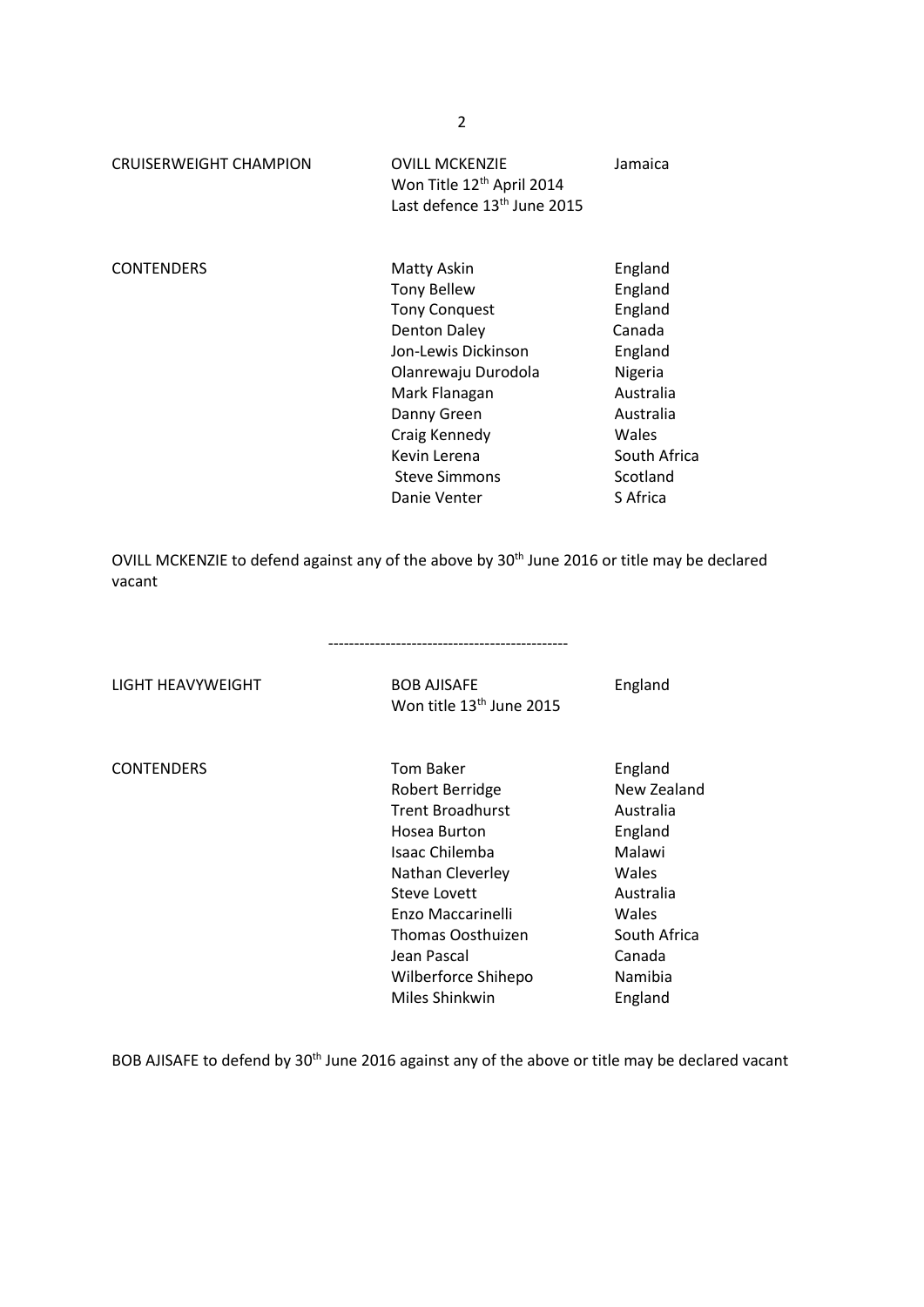| SUPERMIDDLEWEIGHT CHAMPION                                              | LUKE BLACKLEDGE<br>Won title 4 <sup>th</sup> April 2015 | England   |
|-------------------------------------------------------------------------|---------------------------------------------------------|-----------|
|                                                                         | Last Defence on 10 <sup>th</sup> October 2015           |           |
| <b>CONTENDERS</b>                                                       | Lennox Allen                                            | Guyana    |
|                                                                         | Frank Buglioni                                          | England   |
|                                                                         | Liam Cameron                                            | England   |
|                                                                         | <b>Blake Caparello</b>                                  | Australia |
|                                                                         | Jake Carr                                               | Australia |
|                                                                         | Jamie Cox                                               | England   |
|                                                                         | <b>Tom Doran</b>                                        | Wales     |
|                                                                         | Zac Dunn                                                | Australia |
|                                                                         | Isaac Ekpo                                              | Nigeria   |
|                                                                         | <b>Rocky Fielding</b>                                   | England   |
|                                                                         | George Groves                                           | England   |
|                                                                         | Schiller Hyppolite                                      | Canada    |
|                                                                         | Lee Markham                                             | England   |
|                                                                         | Rohan Murdock                                           | Australia |
|                                                                         | Martin Murray                                           | England   |
|                                                                         | <b>Francy Ntetu</b>                                     | Canada    |
|                                                                         | Renold Quinlan                                          | Australia |
|                                                                         | Callum Smith                                            | England   |
|                                                                         | Paul Smith                                              | England   |
| <b>ILIKE BLACKLEDGE defends against ISHMAEL TETTEH on 13th May 2016</b> |                                                         |           |

LUKE BLACKLEDGE defends against ISHMAEL TETTEH on 13th May 2016

WINNER to defend against ZAC DUNN by 31<sup>st</sup> December 2016

---------------------------------------------------------------------

|                   | Won Title 12 <sup>th</sup> March 2016                                                                                                                                                                                | England                                                                                                                                              |
|-------------------|----------------------------------------------------------------------------------------------------------------------------------------------------------------------------------------------------------------------|------------------------------------------------------------------------------------------------------------------------------------------------------|
| <b>CONTENDERS</b> | Jack Arnfield<br>Adam Etches<br>Chris Eubank Jnr<br>Kerry Hope<br>Gunnar Jackson<br>Tureano Johnson<br><b>Francis Lafreniere</b><br>David Lemieux<br>Eamonn O'Kane<br>Dwight Ritchie<br>John Ryder<br>Michael Zerafa | England<br>England<br>England<br>Wales<br>New Zealand<br><b>Bahamas</b><br>Canada<br>Canada<br>Northern Ireland<br>Australia<br>England<br>Australia |

TOMMY LANGFORD to defend against any of the above by 31<sup>st</sup> December 2016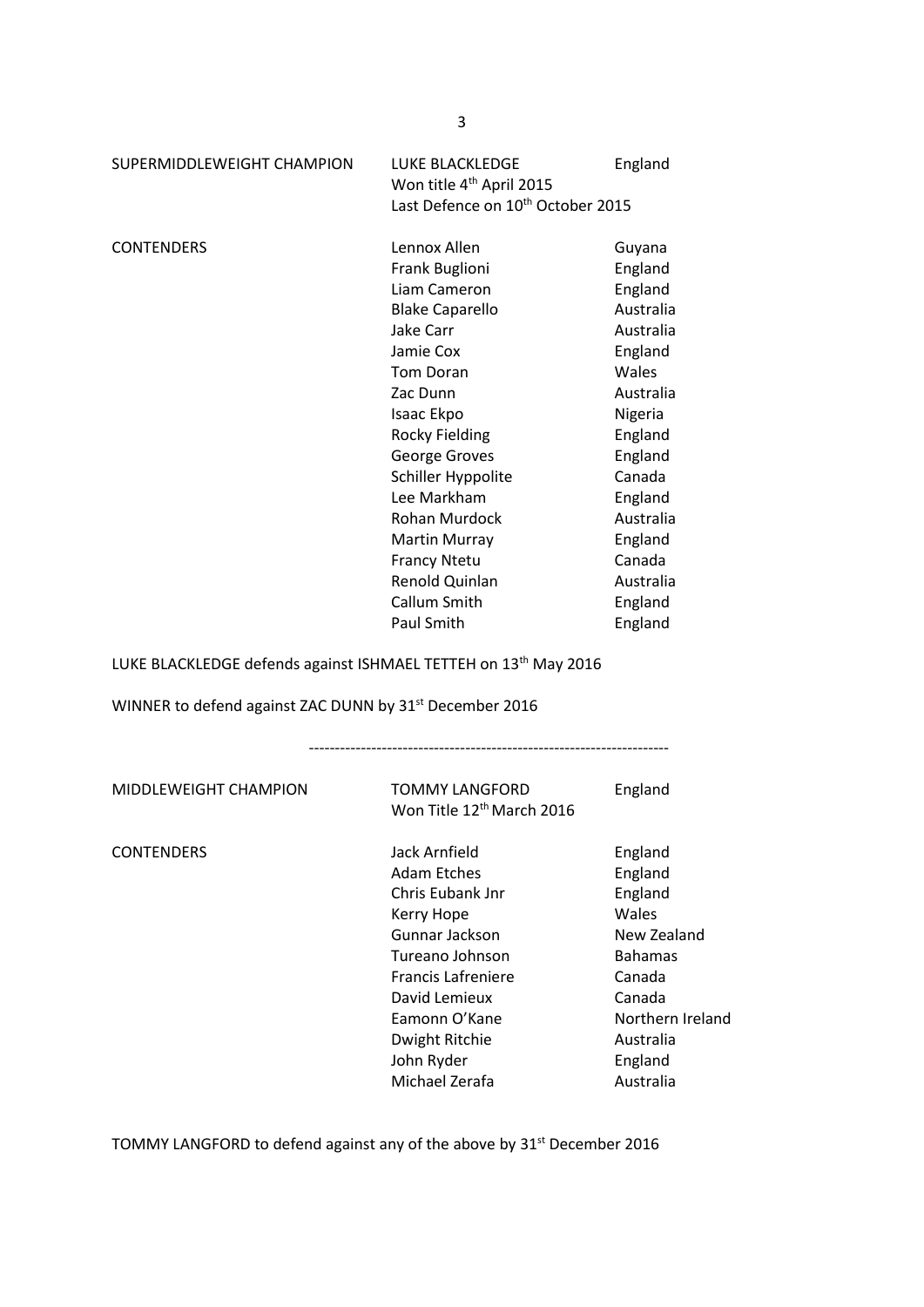| SUPERWELTERWEIGHT CHAMPION | LIAM WILLIAMS<br>Won title 24 <sup>th</sup> November 2014                                                                                                                                                                                                                            | Wales                                                                                                                                                 |
|----------------------------|--------------------------------------------------------------------------------------------------------------------------------------------------------------------------------------------------------------------------------------------------------------------------------------|-------------------------------------------------------------------------------------------------------------------------------------------------------|
| <b>CONTENDERS</b>          | Brendan Brewer<br>Joshua Clottey<br><b>Brandon Cook</b><br>Gary Corcoran<br>Rocky Jerkic<br>Jimmy Kilrain Kelly<br>Phil Lo Greco<br><b>Matthew Macklin</b><br>Navid Mansouri<br>Nkululeko Mhlongo<br>Anthony Mundine<br><b>Ahmet Patterson</b><br><b>Brian Rose</b><br>Mikael Zewski | Canada<br>Ghana<br>Canada<br>England<br>Australia<br>England<br>Canada<br>England<br>England<br>S Africa<br>Australia<br>England<br>England<br>Canada |
|                            |                                                                                                                                                                                                                                                                                      |                                                                                                                                                       |

LIAM WILLIAMS to defend against ROCKY JERKIC by 31<sup>st</sup> December 2016

WELTERWEIGHT CHAMPION BRADLEY SKEETE England Won title 5th March 2016

| <b>CONTENDERS</b> | Kevin Bizier             | Canada          |
|-------------------|--------------------------|-----------------|
|                   | <b>Steve Claggett</b>    | Canada          |
|                   | <b>Richmond Djarbeng</b> | Ghana           |
|                   | Sam Eggington            | England         |
|                   | Larry Ekundayo           | Nigeria/England |
|                   | Glen Foot                | England         |
|                   | Cameron Hammond          | Australia       |
|                   | Jeff Horn                | Australia       |
|                   | Frederick Lawson         | Ghana           |
|                   | Sakima Mullings          | Jamaica         |
|                   | Oyewale Omotoso          | Nigeria         |
|                   | Sackey Shikikutu         | Namibia         |
|                   | <b>Bethel Ushona</b>     | Namibia         |
|                   | Chris van Heerden        | S.Africa        |
|                   | Jason Welborn            | England         |

BRADLEY SKEETE V CAMERON HAMMOND scheduled to box on 4<sup>th</sup> June 2016 WINNER to defend against LARRY EKUNDAYO by 31<sup>st</sup> December 2016

4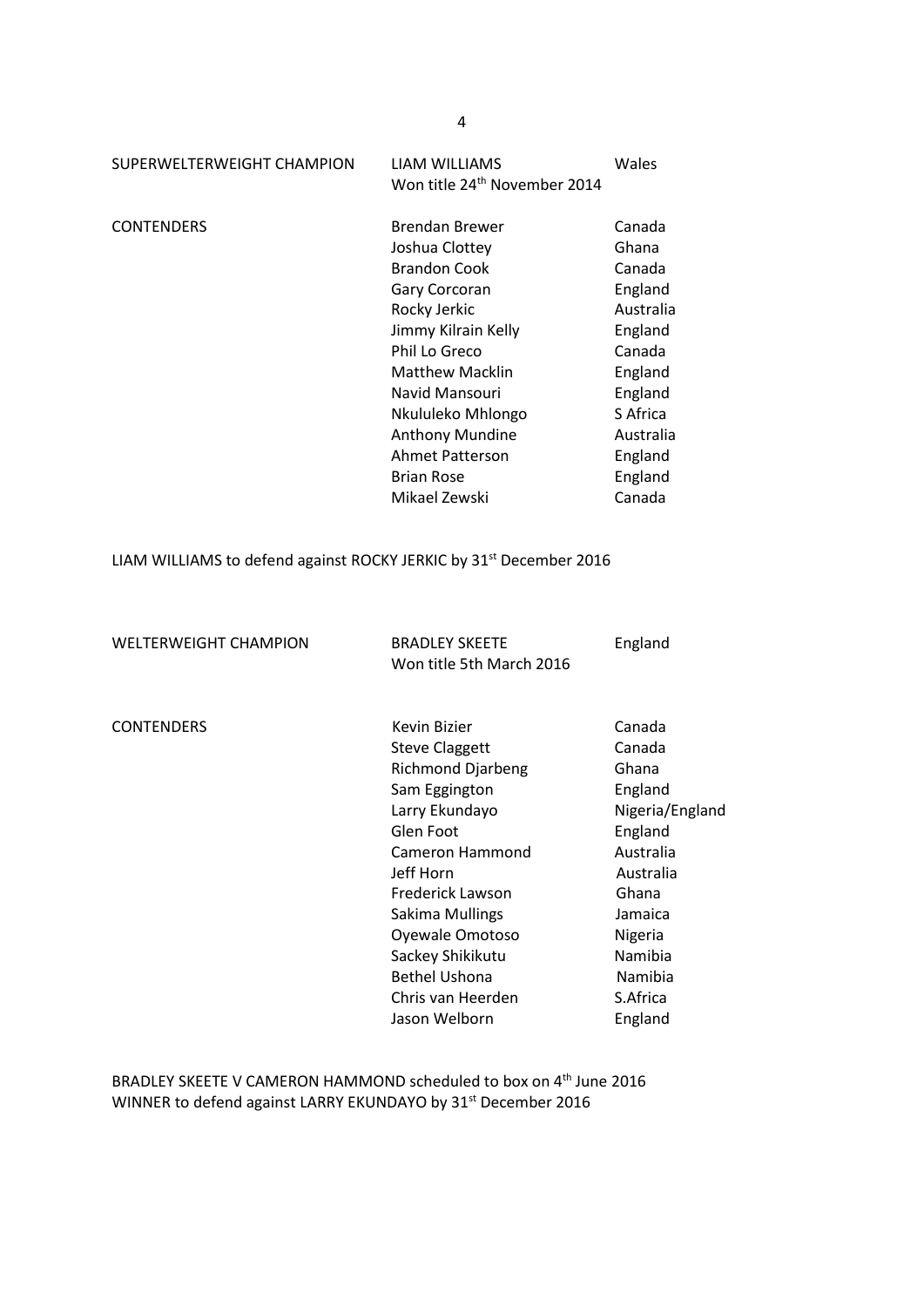SUPERLIGHTWEIGHT CHAMPION VACANT

CONTENDERS Jack Catterall England Lenny Daws **England** Dexter Gonzales Trinidad & Tobago John Wayne Hibbert England Joe Hughes **England** Julius Indongo Namibia Chris Jenkins Wales Warren Joubert South Africa Willie Limond Scotland Tyrone Nurse **England** Dave Ryan **England** Ashley Theophane England

Lenny Zappavigna **Australia** 

DAVE RYAN to box any of the above by 31<sup>st</sup> December 2016 for vacant title

LIGHTWEIGHT CHAMPION LUKE CAMPBELL England Won title 16<sup>th</sup> March 2015 CONTENDERS Sharif Bogere Uganda Ricky Burns Scotland Scott Cardle **England** Richard Commey Ghana Tommy Coyle **England** Sean Dodd England Mzonke Fana Safrica Kevin Hooper **England** Dierry Jean Canada George Kambosos Jnr Australia Malcolm Klassen South Africa Tony Luis Canada Derry Matthews England Rafael Mensah Ghana Paulus Moses Namibia Brandon Ogilvie **Australia** Will Tomlinson **Australia** 

LUKE CAMPBELL to defend against any of the above by 31<sup>st</sup> December 2016

------------------------------------------------------------------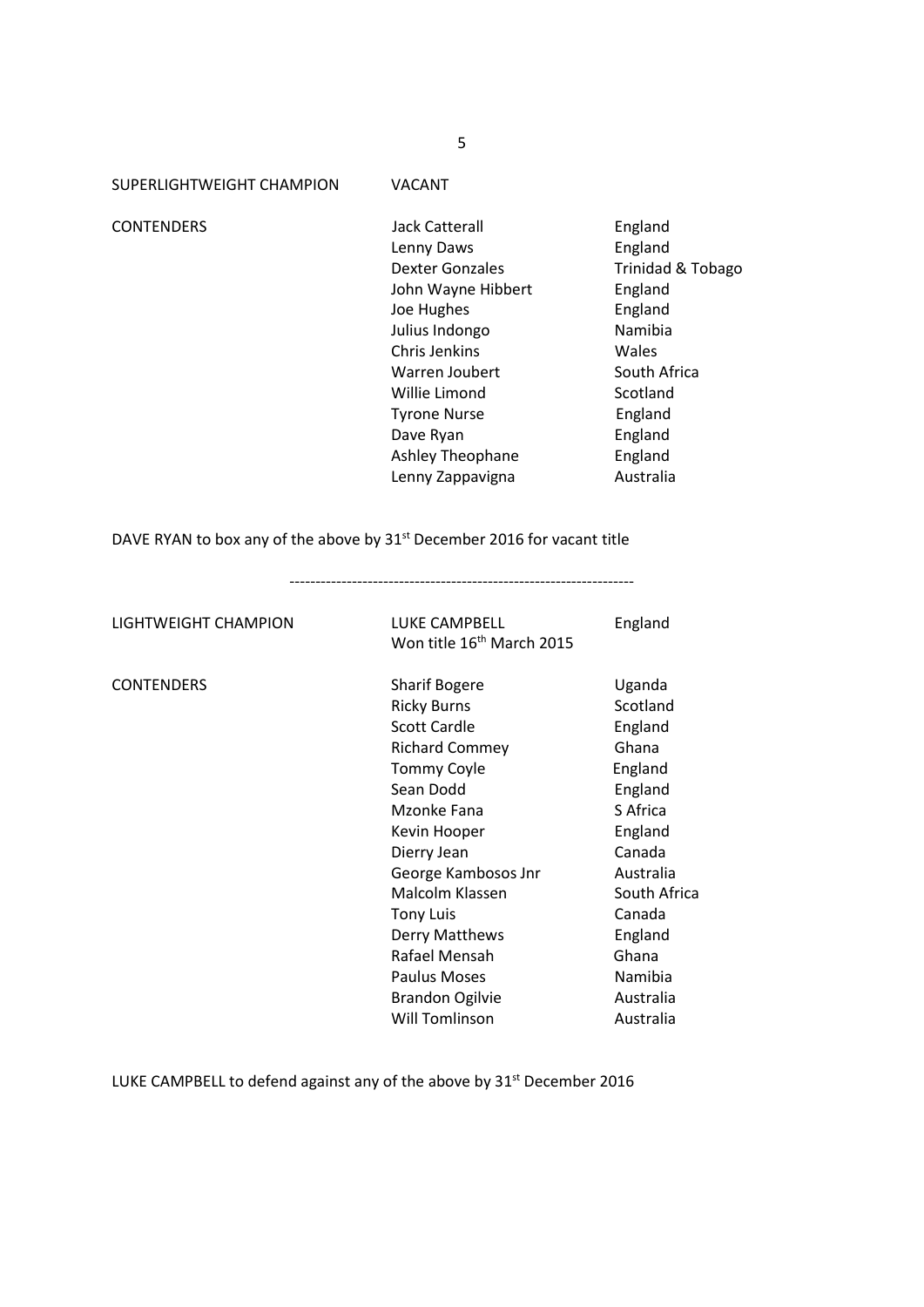| LIAM WALSH<br>Won Title 23rd October 2010<br>Last defence 30 <sup>th</sup> April 2016 | England                                      |
|---------------------------------------------------------------------------------------|----------------------------------------------|
| Maxwell Awuku                                                                         | Ghana                                        |
|                                                                                       | N Ireland                                    |
|                                                                                       | <b>Bahamas</b>                               |
| <b>Billel Dib</b>                                                                     | Australia                                    |
| <b>Billy Dib</b>                                                                      | Australia                                    |
| Paul Fleming                                                                          | Australia                                    |
| Maxi Hughes                                                                           | England                                      |
| George Jupp                                                                           | England                                      |
| Aphiwe Mboyiwa                                                                        | S Africa                                     |
| Jasper Seroka                                                                         | S Africa                                     |
| Stephen Smith                                                                         | England                                      |
| Andy Townend                                                                          | England                                      |
| Nicolas Walters                                                                       | Jamaica                                      |
| Martin J Ward                                                                         | England                                      |
|                                                                                       | <b>Anthony Cacace</b><br><b>Edner Cherry</b> |

LIAM WALSH to defend against ANDY TOWNEND by 31st December 2016

---------------------------------------------------------------

FEATHERWEIGHT CHAMPION ISAAC LOWE ISSUE England Won Title 27<sup>th</sup> February 2016

CONTENDERS Joel Brunker Australia Dai Davies Wales Isaac Dogboe Ghana Ryan Doyle **England** Luke Jackson **Australia** Ben Jones **England** Sakaria Lukas Namibia Nathaniel May **Australia** Samir Mouneimne **England** Tshifihiwa Munyai Safrica Issa Nampepeche Tanzania Macbute Sinyabi Safrica James Tennyson N Ireland Josh Wale England Ryan Walsh England Simpiwe Vetyeka South Africa Josh Warrington England Leigh Wood **England** 

ISAAC LOWE defends against TSHIFHIWA MUNYAI DAI DAVIES to box any of the above in a FINAL ELIMINATOR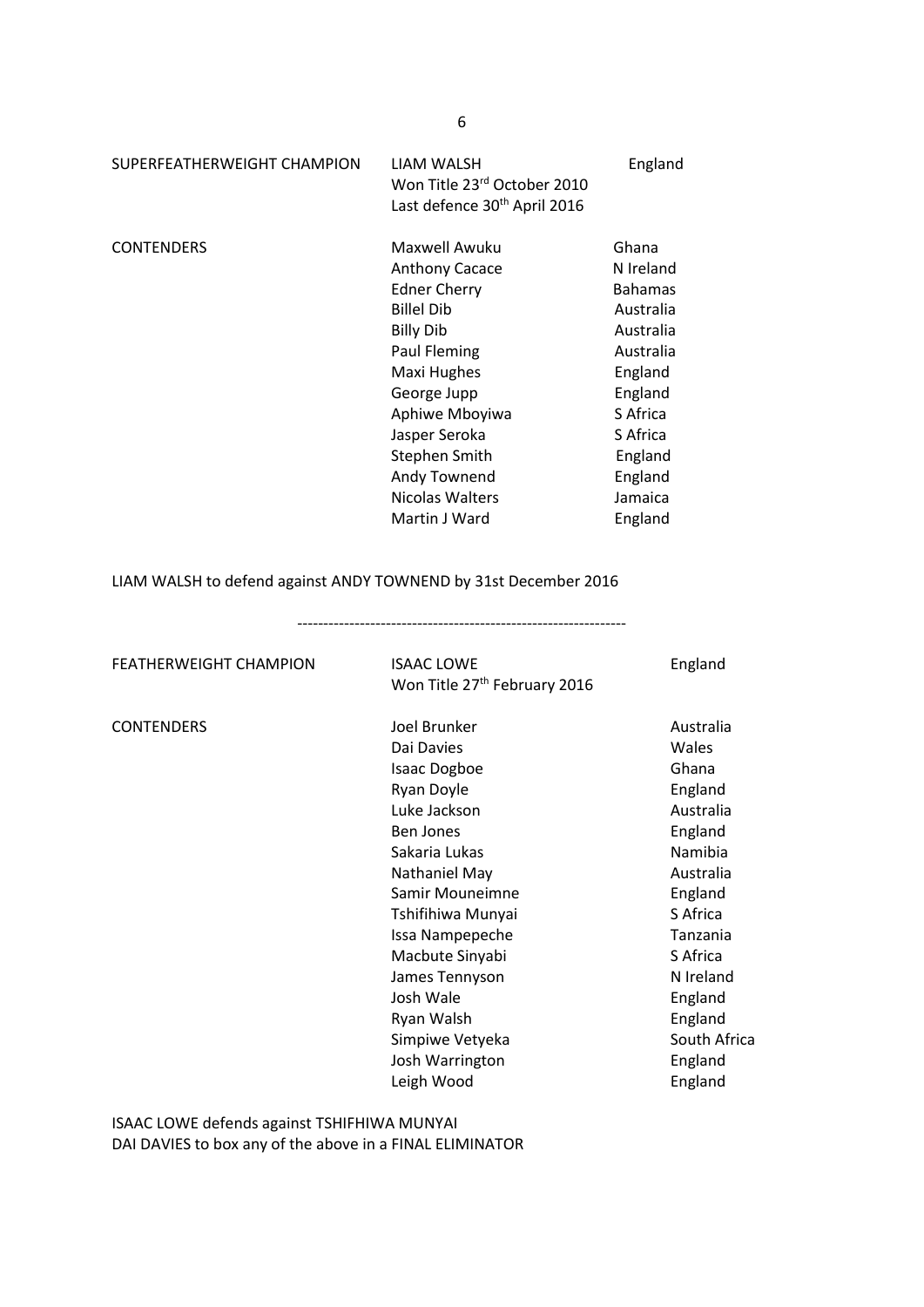| SUPERBANTAMWEIGHT CHAMPION | <b>GAMAL YAFAI</b><br>Won title 5 <sup>th</sup> March 2016                                                                                                                                                                                                                             | England                                                                                                                                                            |
|----------------------------|----------------------------------------------------------------------------------------------------------------------------------------------------------------------------------------------------------------------------------------------------------------------------------------|--------------------------------------------------------------------------------------------------------------------------------------------------------------------|
| <b>CONTENDERS</b>          | <b>Tyson Cave</b><br>Ray Commey<br>Jason Cooper<br>Sean Davis<br>James Dickens<br><b>Toto Hlebe</b><br>Bobby Jenkinson<br>Bongani Mahlangu<br>Gavin McDonnell<br>Jason Moloney<br>Lewis Pettitt<br><b>Emmanuel Quartey</b><br><b>Scott Quigg</b><br>Martin Ward<br>Thomas Patrick Ward | Canada<br>Ghana<br>Australia<br>England<br>England<br>S Africa<br>England<br>S Africa<br>England<br>Australia<br>England<br>Ghana<br>England<br>England<br>England |
|                            |                                                                                                                                                                                                                                                                                        |                                                                                                                                                                    |

GAMAL YAFAI to defend against EMMANUEL QUARTEY by 31<sup>st</sup> December 2016

-------------------------------------------------------------------------------------

BANTAMWEIGHT CHAMPION VACANT

| CONTENDERS |  |
|------------|--|
|------------|--|

| <b>CONTENDERS</b> | <b>Ryan Burnett</b>      | N Ireland |
|-------------------|--------------------------|-----------|
|                   | <b>Elton Dharry</b>      | Guyana    |
|                   | <b>Ryan Farrag</b>       | England   |
|                   | Muheeb Fazeldin          | England   |
|                   | <b>Stuart Hall</b>       | England   |
|                   | Klaas Mboyane            | S Africa  |
|                   | Duke Micah               | Ghana     |
|                   | Andrew Moloney           | Australia |
|                   | <b>Immanuel Naidjala</b> | Namibia   |
|                   | Lwandile Sityatha        | S Africa  |

ELTON DHARRY to box any of the above for the vacant title

7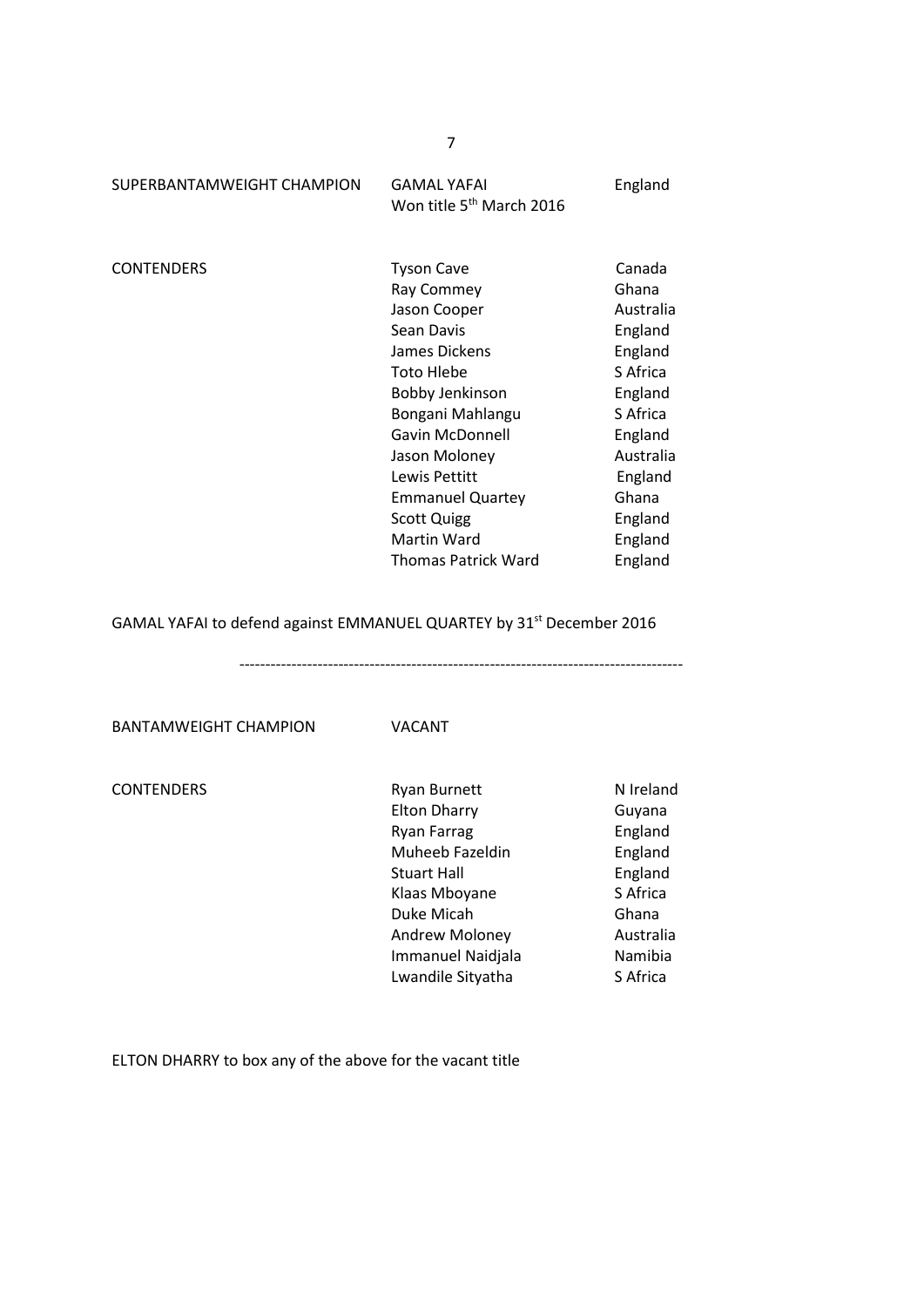| SUPERFLYWEIGHT CHAMPION | Jamie Conlan<br>Won title 30th April 2016                                                                                                                          | N Ireland                                                                                          |
|-------------------------|--------------------------------------------------------------------------------------------------------------------------------------------------------------------|----------------------------------------------------------------------------------------------------|
| <b>CONTENDERS</b>       | Paul Butler<br>Jason Cunningham<br>Yaqub Kareem<br>Mzuvukile Magwaca<br><b>Anthony Nelson</b><br>Kevin Satchell<br>Zolani Tete<br>Lindile Tshemese<br>Khalid Yafai | England<br>England<br>Nigeria<br>S Africa<br>England<br>England<br>S Africa<br>S Africa<br>England |
|                         |                                                                                                                                                                    |                                                                                                    |

JAMIE CONLAN to defend against any of the above by 31st December 2016

-------------------------------------------------------------------------------------

FLYWEIGHT CHAMPION THOMAS ESSOMBA Cameroon Won Title 17<sup>th</sup> October 2015

| <b>CONTENDERS</b> | lain Butcher           | Scotland |
|-------------------|------------------------|----------|
|                   | <b>Waleed Din</b>      | England  |
|                   | <b>Charles Edwards</b> | England  |
|                   | Mfundo Gwayana         | S Africa |
|                   | Nkosinathi Joyi        | S Africa |
|                   | Omari Kimweri          | Tanzania |
|                   | <b>Dexter Marques</b>  | Guyana   |
|                   | Nhlanhia Ngamntwini    | S Africa |
|                   | Louis Norman           | England  |
|                   | Andrew Selby           | England  |
|                   | Abmerk Shindjuu        | Namibia  |
|                   | Luzuko Siyo            | S Africa |
|                   | Makazole Tete          | S Africa |
|                   | Japhet Uutoni          | Namibia  |
|                   |                        |          |

THOMAS ESSOMBA to defend against any of the above before 31<sup>st</sup> December 2016